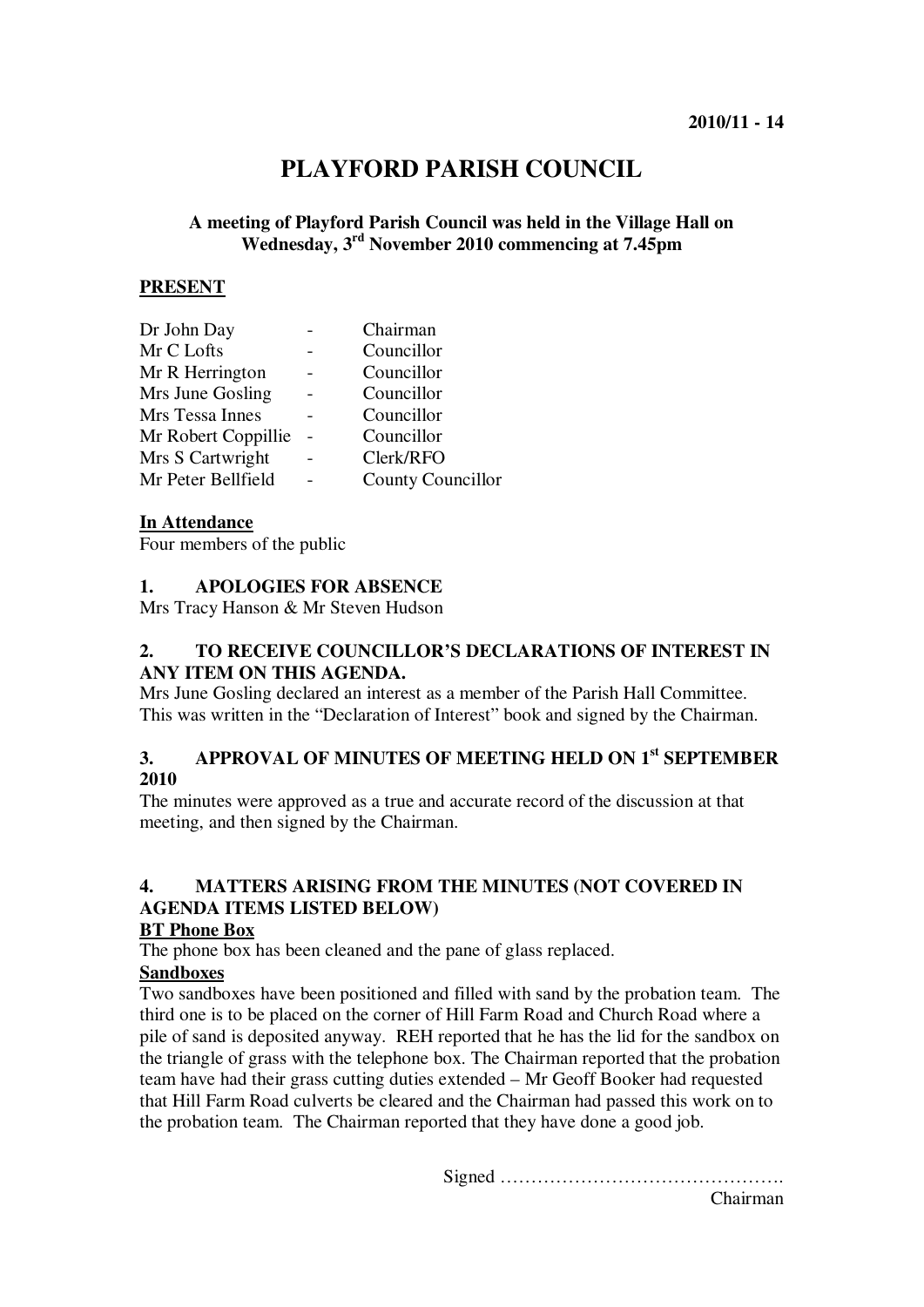## **5. REPORT BY CLLR PETER BELLFIELD**

Mr Peter Bellfield said he had no report but was on hand to answer questions. The Chairman raised his concern that a lot of services were to be "lost". He had read in the EADT that care homes face closure which would result in more hospital beds being taken up by old people with no where to go. Mr Peter Bellfield said no one is likely ever to be turned out of a care home. Divestment was at the conceptual stage. Change is imperative – they cannot cut their budget by 28% or £110 million and leave things as they stand. Mr Peter Bellfield has volunteered to be on the working party looking at divestment. Only one decision has been made and that is the closure of the Bury Road Park and Ride. This will save £1/4 million a year. It is hoped that a lot of services will be passed on to the voluntary sector however since a lot of these are statutory SCC has to make sure they are carried out. The Chairman said there were other concerns: Homestart, Iceni. Mr Peter Bellfield reported that Iceni is not under SCC control however it is funded/a Trust and obviously with cutting costs all grants are under consideration. REH reported that there was to be a consultation with a 12 week window for comments on the sort of changes likely. Mr Peter Bellfield reported that they can't cut costs in education which is the single largest expenditure they have. The next largest expenditure is Adult care followed by Highways which will probably take a fairly big wack. Council tax is unlikely to go up by more than 2.5% thus ensuring that County Council a grant from the government.

### **6. HIGHWAYS**

Footpath 20 is an on-going problem. The Clerk is in conversation with Debbie Adams over this. **Ref: F116290**

Mr Fenton has not yet said what he intends to do about the tree alongside the bridleway near Bealings/Church Road junction though he is not unduly concerned. The road edging on Butts Road heading towards Archway Cottage has been rebuilt though not to a high standard.

The dyke on the corner of Church Lane and Butts Road is still full of mud and needs cleaning out. Steve Aldous from Highways is dealing with this**. Last chased on 27th October. Ref: 2014562** 

The dyke on Brook Lane has been cleared.

The drain opposite Copyhold in Church Lane is still completely blocked and needs seeing to**. Steve Aldous. Last chased on 27th Oct. Ref: 2014559** 

SCDC have cut back the brambles and an ivy bust down Dr Watson's Lane. The dead tree overhanging the road in Spring Meadow has been reported. Residents of Spring Meadow were uncertain as to whether it had been dealt with. Clerk to investigate. **Ref: 2068612. 27th Oct**.

The road paving outside "High Meadows" is unsatisfactory. The kerbing stones have narrowed the road. The road had to be shut for several days with no prior notice to the Parish Council. Councillors asked the Clerk to file a report with the Highway Department to re-do the job and Mr Peter Bellfield said he would look into it too.

### **9. PLANNING APPLICATIONS**

### **C10/1650 Part of garden south east of, Sevenoaks, Butts Road**

Revised plans have been received which seem to show that tests for ground water have been carried out. The Chairman decided that there was very little point in

Signed ……………………………………….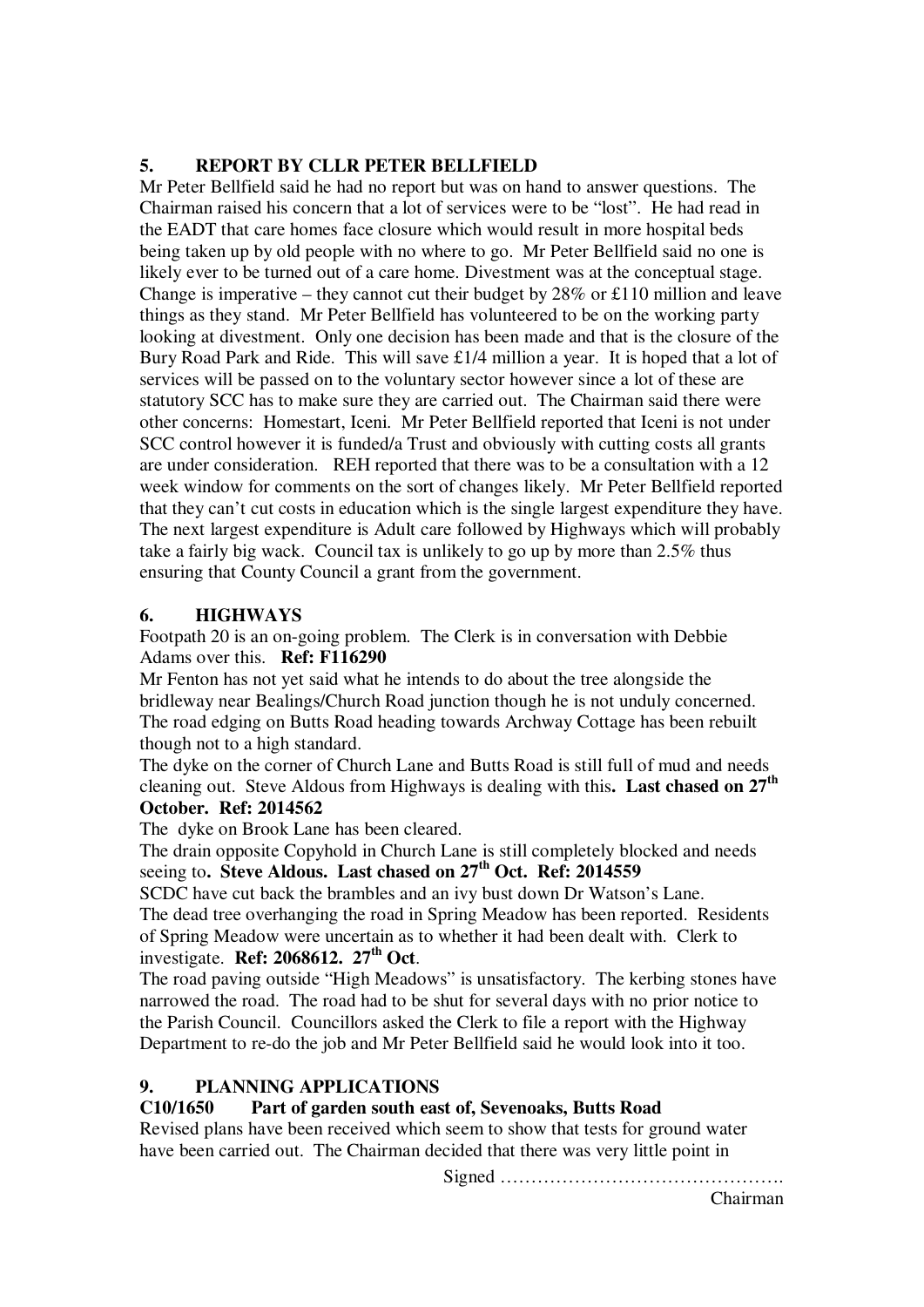commenting until some clarity was given on the "water testing" (drainage and flooding was the concern previously raised by the Parish Council). The Chairman said he would visit SCDC's offices to investigate. It appeared a new soakaway was on the revised plans.

## **C10/1951 1 & 2 New Buildings Cottages, Playford**

Erection of two-storey side extensions, alteration of existing extensions to rear with new pitched roof over.

Permission has been granted by SCDC

## **C10/2693 Pantiles, Spring Meadow**

Some members of the public raised concern over this development. Concerns over the height of the extension, proximity to boundary and the possible noise level were expressed as was the changing nature of the area. The speaker was keen to express that he did not oppose the development at his stage. Another member of the public said he was in discussion with Mr Petit, the architect and he was trying exactly to gage what the end result might be. Those in attendance said they were interested to see what the Parish Council had to say. Parish Councillors felt that it was an "awful lot squashed into a small area". REH felt that it was out of order for us to view plans without details of the already agreed extension (these were not shown on all the plans). It was agreed to write to SCDC and express a concern that the proposed application does not comply with AP29 – 2 & 3 and AP34 – 2 & 5. In light of this Councillors felt that we could not support the application. Proposed by Mrs June Gosling and seconded by Mrs Tessa Innes. All voted in favour. Clerk to Action.

#### **10. FINANCE**

i) The following cheques were authorised for payment:-

| Cheque No.                                                                          | 619 | £7.34   | REH (Equipment for wasps nest)                |  |
|-------------------------------------------------------------------------------------|-----|---------|-----------------------------------------------|--|
| Cheque No.                                                                          | 620 | £464.13 | Glasdon (grit bins)                           |  |
| Cheque No.                                                                          | 621 | £100    | Sarah Cartwright for B&Q vouchers (probation  |  |
| team)                                                                               |     |         |                                               |  |
| Cheque No.                                                                          | 622 | £75     | Sarah Cartwright (use of computer, tel line,  |  |
| electricity, office space and storage of filing cabinets from April 10 to April 11) |     |         |                                               |  |
| Cheque No.                                                                          | 623 | £38.95  | Sarah Cartwright (printer cartridge)          |  |
| Cheque No.                                                                          | 624 | £64.68  | Salary – difference between £8.747 and £8.436 |  |
| per hour)                                                                           |     |         |                                               |  |
| Cheque No.                                                                          | 625 | £250    | Playford Parish Hall (annual donation)        |  |
| Cheque No.                                                                          | 626 | £100    | Benefice Newsletter (annual donation)         |  |
| Cheque No.                                                                          | 627 | £100    | East Anglian Air Ambulance (donation)         |  |
| Cheque No.                                                                          | 628 | £50     | <b>Suffolk Accident Rescue (donation)</b>     |  |

ii) To approve Clerk's hours and rates of pay. Presently 4 hours @ £8.747p per hour. To be increased to £8.919 per hour for 2011/12. The revised figure for next year will be £154.60 per month commencing April 2011. This was proposed by Dr John Day and seconded by Mr Ted Herrington. A cheque was written for £64.68

Signed ……………………………………….